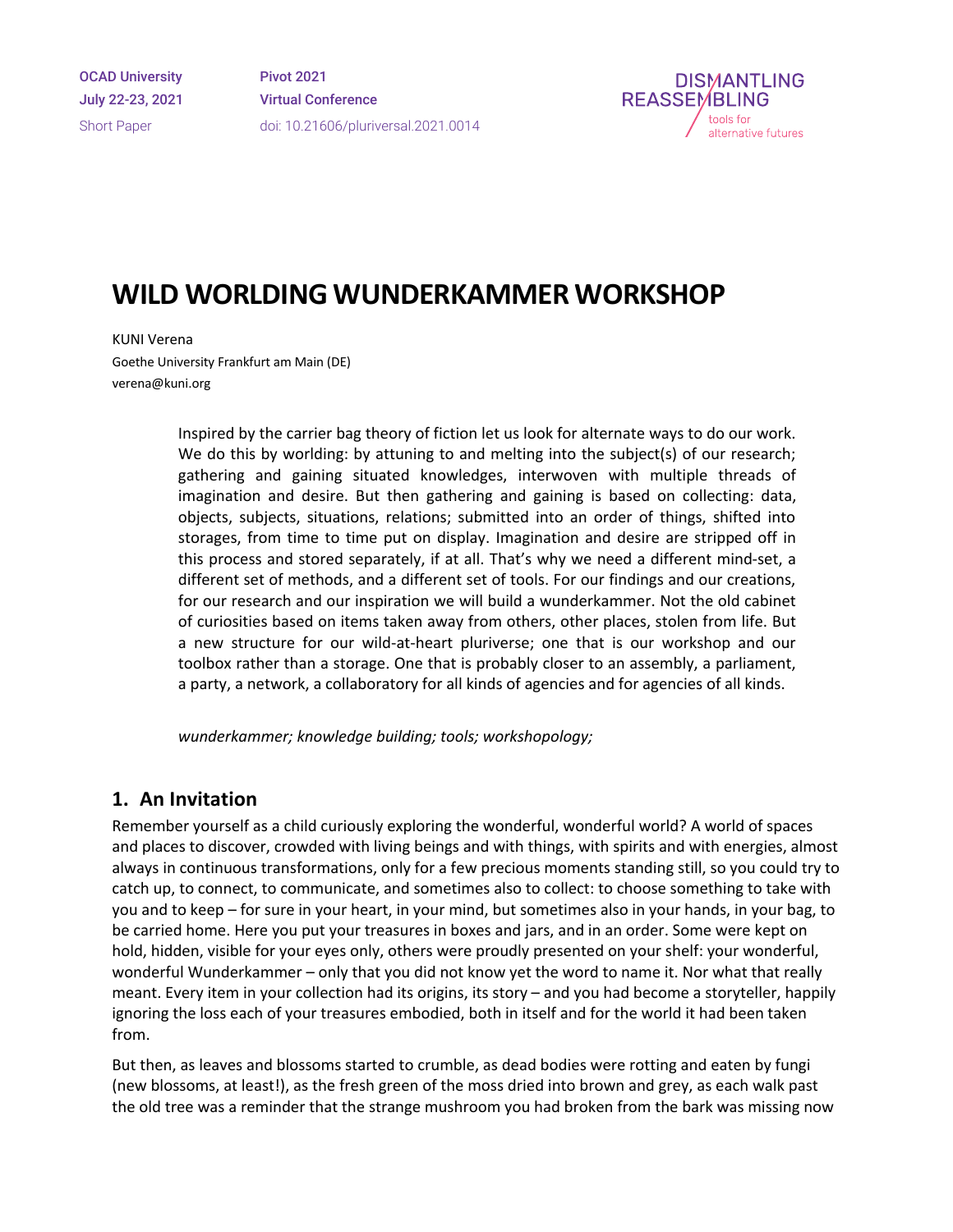and no one could marvel at it anymore, because it had become yours. Not to mention the icicles – meanwhile a sad puddle of muddily water in your jar. Or the fantastic silver button you found on the floor – that was now desperately missing on your Granny's jacket. Indeed, it was years before your first visit to a 'real' Wunderkammer that you already had learned a lot about the way things go whenever they are taken from their world and transferred to another one.

Nevertheless, also the bigger cabinets immediately triggered your curiosity, your fascination and your admiration; each of them a wonderful, wonderful world in its own rights, albeit crowded with dead things rather than with living ones, they seemed to be filled with spirits and energies. And all of them were standing still. So you could easily try to catch up, to connect, to communicate. And you could collect the shiny dust of their stories to take it with you. You were sure: the more dust you collected, the richer your knowledge would become. You always remained curious anyway. But due to that, you also learned more about the ways all those wonderful treasures from the wonderful, wonderful world had become part of the collections – and that, again, reminded you of your own one. From time to time, the shiny dust felt like tons of lead. Heavy and toxic, breath-taking and suffocating. No Wunderkammer, but a crypt.

This is not about nostalgia. Just as none of us ever steps in the same river twice, any attempt to time travel backwards will lead us to a different version of our past, and to one that is closer to our present and to our future(s) than to anything else. Only that we have to realize, the earlier the better: each decision comes with consequences always stretching into all dimensions: pasts, presents, and futures. None of these decisions is only about us.

Now, who is "us"? A desire for allies and alliances, to say the least. But of course before asking you to join the WILD WORLDING WUNDERKAMMER WORKSHOP I am dreaming about, I should share some more insight into my motivations to build it.

My background is in art theory and history, media studies and cultural studies; I am a professor for visual culture studies at an Institute for Art Education based at a German university; earlier I held positions as assistant professor and associate lecturer at universities and art academies in Germany and in other parts of Europe. Beyond academy I've been working as a writer and critic, and as a curator, developing projects with people from a whole variety of professions both in cooperation with cultural and/or communal institutions and in self-organized, community-based initiatives. If you ask me about my personal and professional passions in doing so, the development of interdisciplinary projects and programs at the intersections of theory and practice is much on top of my list – and my curiosity for exploring experimental formats and settings is probably never satisfied. Of course I am telling you this not only to introduce myself, but also to proceed towards our topic: As a student of art history raised in Western Europe, and with an academic family background, I almost literally grew up with and within the delusive stability of a canon – while at the same time critical art history and feminist art theory as well as contemporary art, or more precisely: artists working in this field were continuously widening the perspective.

However, albeit over decades contemporary art, critical theory, feminist art history and queer theory, visual culture studies, cultural studies and post-colonial theory were quite successful with problematizing the canon, pointing us to the blind spots and to toxic structures long established in the cultural field that is of course part of a whole system of social and political and economic entanglements, there is obviously still a lot to do. It is all but easy to change a running system. Not only because old habits die hard. There are also many turning points where we have to ask what to give up and what to keep with.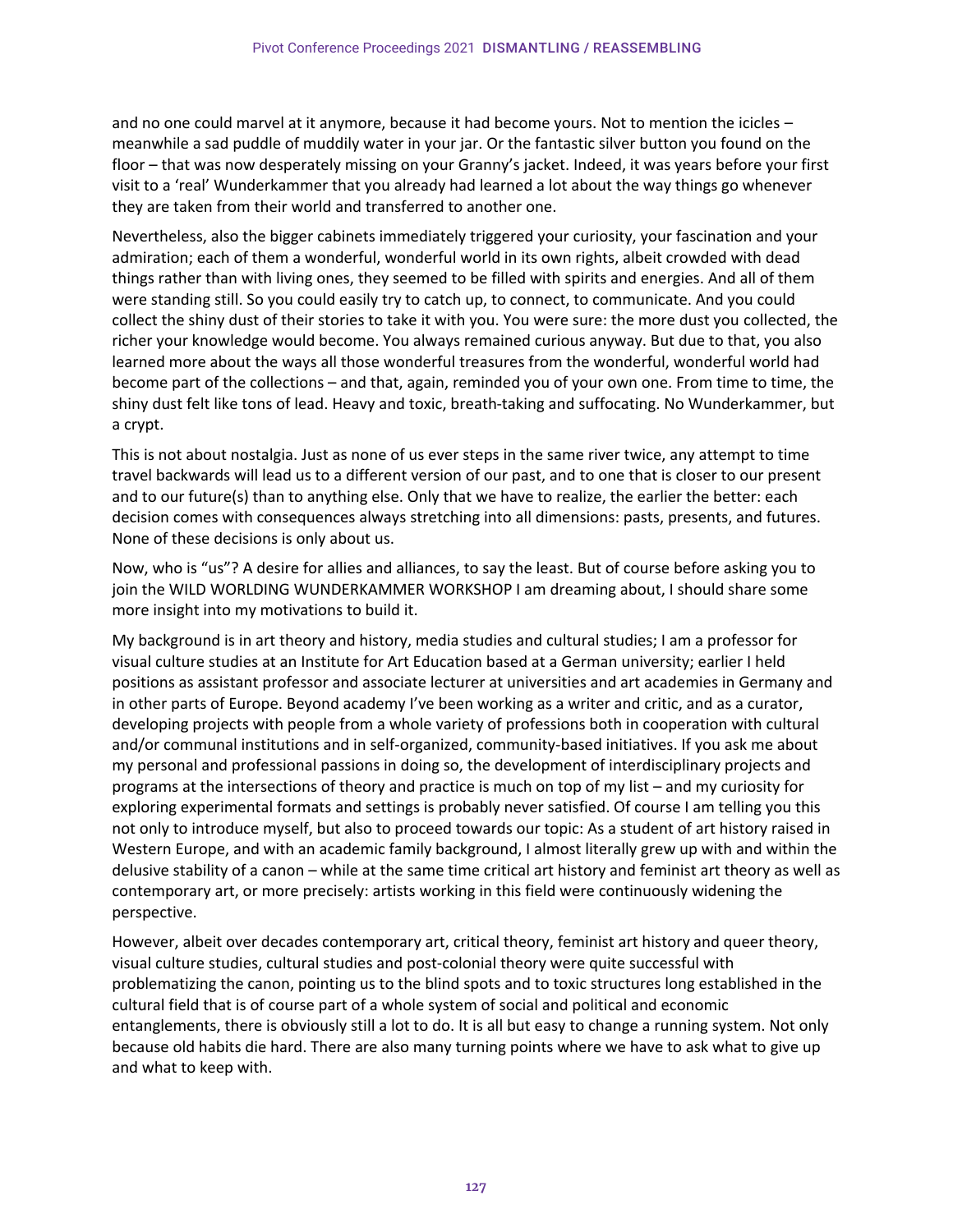A prominent example in the garden of forking paths is the Wunderkammer known as museum: Introduced to us as a place for knowledge building, a collection of wonderful things that tell us stories about the world as well as about us, about nature and culture, history and technology, science and art, from the earliest times up to the present. At the same time, it's literally a hang-out for the canonized, an educational force for keeping with the canon. Moreover the majority of museums not only in the so called "Western world" are stuffed with items that found their way into the collections through mechanisms fuelled by the mentioned systems of power; some of these items are literally representing and/or even celebrating toxic structures, while others have been displaced and brought there, some have been bought, others have been stolen – and almost all of them (apart from those directly produced for the museum) have been extracted from their original contexts, from their social uses and/or from life.

For good reasons, over the past decades many critical voices have been raised; the more radical ones are demanding to empty the museums and/or to tear them down, others are coming up with claims for redefining the museum's missions and for rebuilding their structures. Dismantling, reassembling.

Would that work? Or will we have to keep with Audre Lorde, acknowledging that "[...] the master's tools will never dismantle the master's house. They may allow us temporarily to beat him at his own game, but they will never enable us to bring about genuine change."

### Let us find out.

Inspired by Ursula K. Le Guin's carrier bag theory of fiction – and its mother, Elizabeth Fischer's carrier bag theory of evolution – let us look for alternate ways to conceive and to do our work. We do this by worlding: by attuning to and melting into the subject(s) of our research. With/in theory and/as practice, with/in practice and/as theory, we are gathering and gaining situated knowledges, interwoven with multiple threads of imagination and desire.

But then gathering and gaining is based on collecting: data about objects, subjects, situations, relations; submitted into an order of things, shifted into storage, from time to time put on display: museums, libraries, servers. Imagination and desire are stripped off in this process and stored separately, if at all. Old habits die hard.

That's also why simply reviving the collection by the way of storytelling is not really a solution for this problem: It is relatively easy to re-introduce imagination and desire, because they always have been there, nested in the invisibility of niches and covered with the dust of time. But then it's the order of things so deeply embedded within the very structures that is limiting our options to renovate the building.

Thus for our worlding we will not only have to go wild, "wild" as in Halberstam's "Wild Things", and acknowledge our imaginations, our desires. We also need a different mind-set, a different set of methods, and a different set of tools. We have to re-organize the structures, the spaces as well as the ways we work together – we have to decide about what we have to abandon and what we can keep with.

So let us set up a new toolbox and a new workshop for our collaborative work, for our findings and our creations, for our research and our inspiration: a WILD WORLDING WUNDERKAMMER.

### A Wunderkammer – seriously?

Seriously, as curiosity, and staying curious, is still our most precious gem – or more precisely: our philosopher's stone: the corner stone and foundation block of all knowledge building. And it is foundational indeed to name it.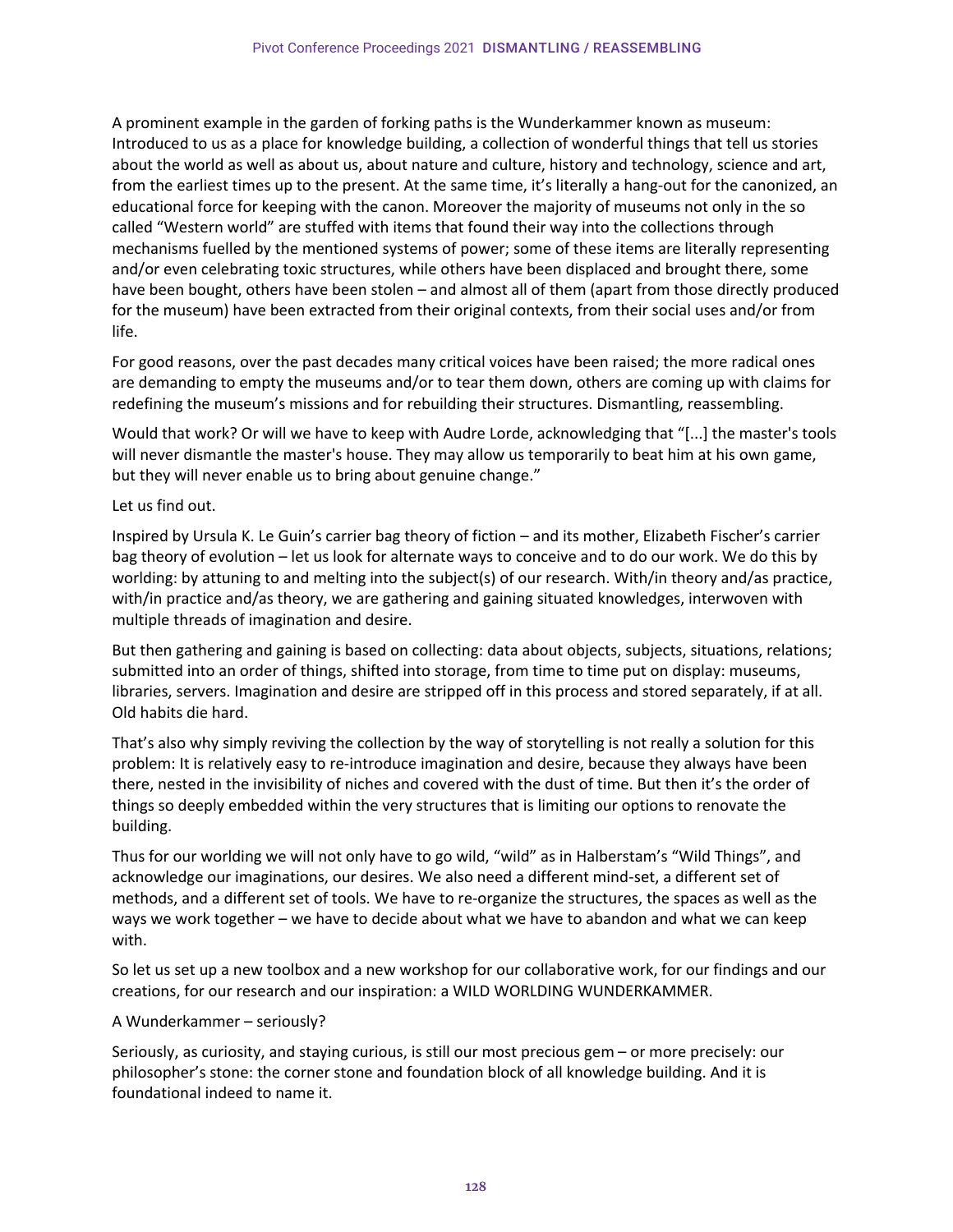For in doing so we acknowledge it is not about dead matter and stable structures, but about the vibrant matter of change; a catalyst that helps us to understand that everything is about change and about changing, in process. That's why we stay curious. And that's why not only all science still starts with curiosity – but also all worlding.

However, of course our Wunderkammer shall not be "the master's house"; the old cabinet of curiosities based on items taken away from others, other places, stolen from life – a deeply colonial concept, the greedy mother of the museum. We need a new structure for our wild-at-heart Wunderkammer; one that is our workshop and our toolbox rather than a storage. One that is probably closer to an assembly, a parliament, a party, a network, a collaboratory for all kinds of agencies and for agencies of all kinds. One that invites us to come together, to work together, to learn together and from each other – in and for a more-than-human, ever changing, vibrant, humming pluriverse.

Just as worlding, wunderkammering is a verb, an action, a process. It is our responsibility to no longer lean back and rely on a system that provides stability at a price that shall no longer be paid, neither by the living nor by the dead.

Perhaps this Wunderkammer does not even need walls, cabinets and boxes, nor a door to separate inside(rs) from outside(rs), included and captives from abandoned and excluded. We will see what we always knew or happily learned: that keeping something does not demand to own it. Care is substantial, and  $-$  as we want to take it seriously  $-$  it is a verb as well.

So let us muse together about a preliminary inventory of our WILD WORLDING WUNDERKAMMER WORKSHOP – and about the tools this tool(box) for alternative futures may provide.

If it were not itself such a prominent example for a forking-path-power-structure, I'd propose to follow the alphabet... please excuse me for doing so to make a start:

**A** is for AGATE Stones containing whole worlds, for ARTEMISIA'S bitter healing powers, for ANTS as teachers, for ALTERNATIVES, for ASSEMBLY, and for ACCESS.

**B** is for BORON from outer space, for the BACTERIA being us, for BELLADONNA'S deadly gifts, for BIOS, for BECOMING, and for BOUNDARIES we have to respect.

**C** is for CARBON, containing all the energies of lived lives, for CHRYSANTHEMAS carrying the sun, for CHAMAELEONS that synergize past and present, for COLLABORATORY, for CO-EXISTENCE and for COOPERATION...

**D** is for... Dare I ask you: Do you want to join? Can you imagine to participate in our WILD WORLDING WUNDERKAMMER WORKSHOP?

To give it a try, please take a breath and close your eyes. Imagine. Choose a letter from an alphabet of your choice. What would you like to contribute?

Always starting with your letter, choose a mineral, a metal, a stone, choose some lifeforms, perhaps a protozoon, a fungus, a plant, a fish, an insect, a mammal or a bird. And then of course bring some tools. This latter category – tools – is probably the most important one for our workshop, and it is also the widest one, open for experiments – if not demanding for them. Almost everything can become a tool: items of all kind, but also actions, strategies, formats, media, and even moods. It's the tools indeed that should help us to dismantle and to reassemble those concepts and constructions, ideas and imaginations of WUNDERKAMMER(ING) we strive to overcome.

But then similar can be said of those categories that seemed so stable over centuries: species, genus, families, orders, classes, phyla, kingdoms, domains; the so called 'reigns' of minerals, plants and animals.